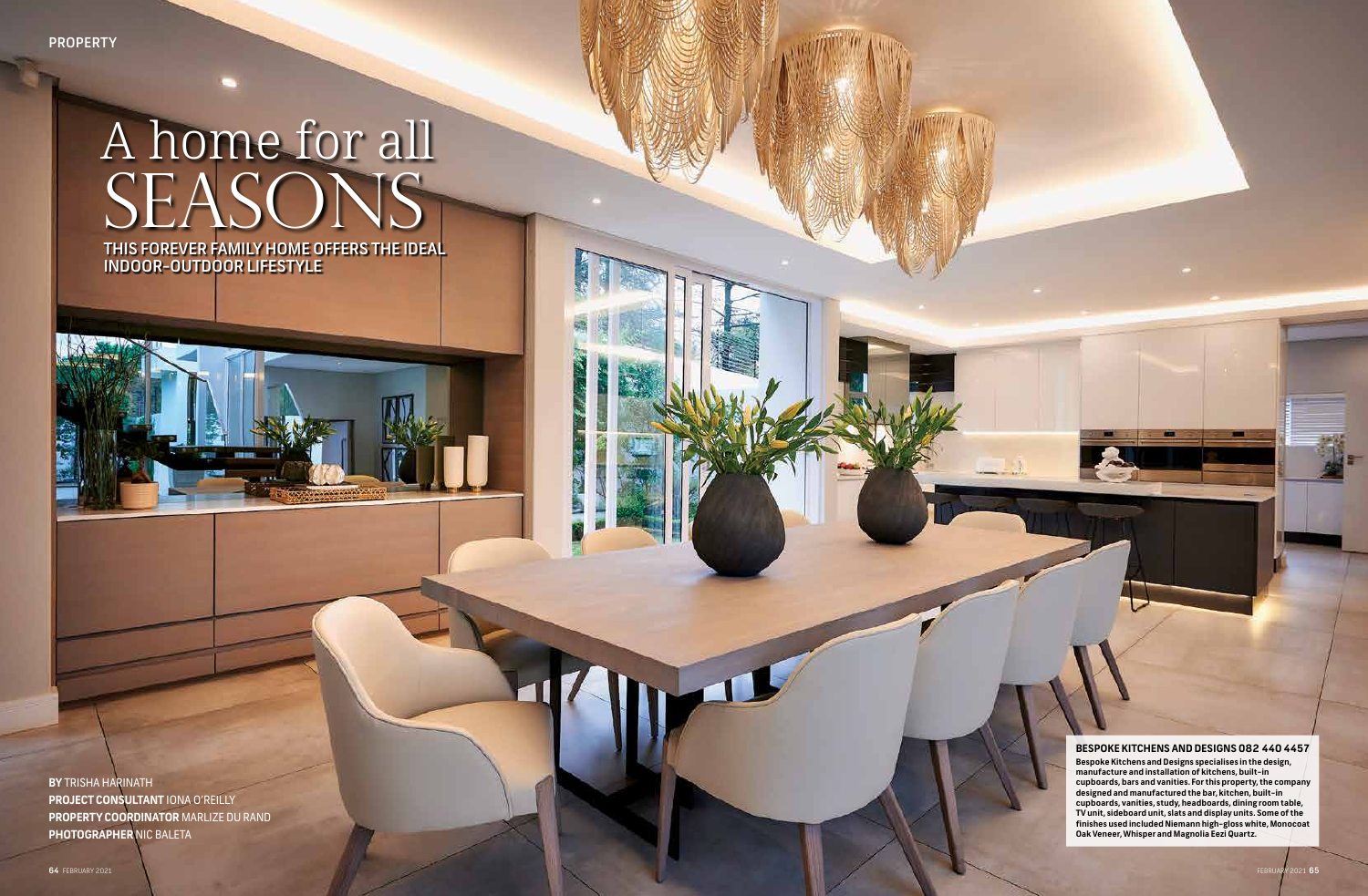adaptable to when the three kids grow up.

In terms of the look and feel, the owners wanted a sophisticated  $\geq$ 





**BELOW:** Supplied by Patio Warehouse, the musthave June Corner Lounge set is modern, stylish and made with an aluminium frame. All pieces are created using foam to permit maximum water draining and air circulation, making this set not only fashionable but functional too. Finished with a Sunbrella fabric for optimal UV protection, this set will maintain its look and feel, whether your patio is covered or not.

**ABOVE:** NewTechWood supplies a comprehensive range of capped composite products for the decking, cladding, screening and decorative beam markets. NewTechWood's Ultrashield capping – used here – encases all four sides of the board to give absolute protection from the weather, sun, scuffs and scrapes. The Ultrashield cap is fusion-bonded to the core of the board, creating an impermeable seal to ensure your deck looks good for years to come.





uilding their home from scratch with the intention of creating spaces that offered easy inside-outside living, this family now has a forever home complete with a highly adaptable and flexible entertainment area that is perfect for use year-round. The main focus when building this home was to create an uilding their home from scratch with the intention of creating spaces that offered easy inside-outside living, this family no has a forever home complete with a highly adaptable and flexible entertainment area that is perf

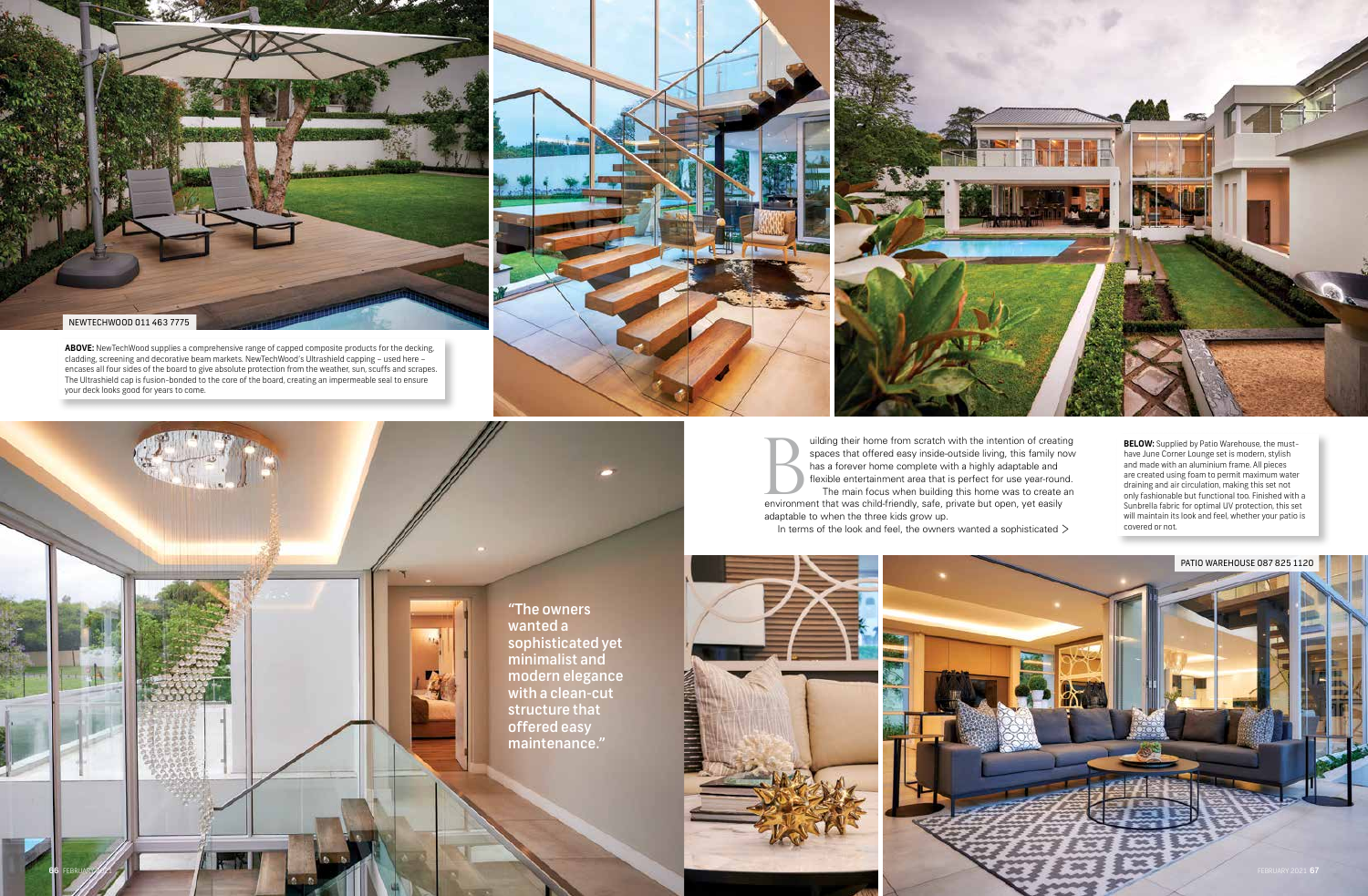



yet minimalist and modern elegance with a clean-cut structure that offered easy maintenance.

According to the owner, a few features that stand out include the dining room lights, the fireplace and the staircase. "The ambience that the trio of lights creates when you host a dinner party is indescribable, they are totally magical and have to be my favourite statement pieces," she says.



"And then there is the staircase with its floating perception of solid wooden blocks and strong sharp angles, and a double-volume glass backdrop that overlooks an incredible landscaped, picture-perfect garden." >



"The fireplace is a piece of art on its own with its cladded wooden deck backdrop and then Rustenburg granite base, which certainly illuminate a majestic reflection when the lighting is dimmed and the fire alight.